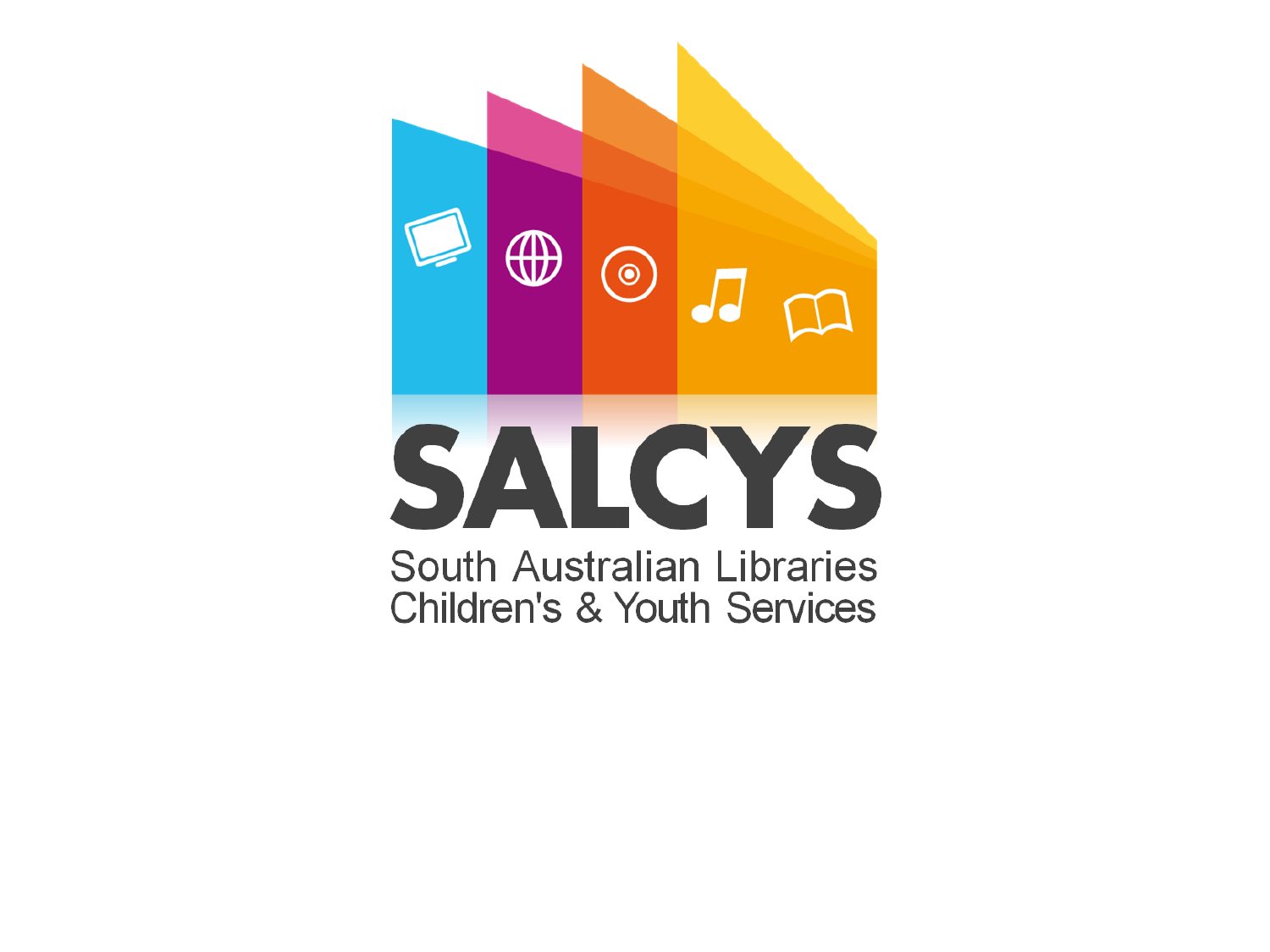

# What has SALCYS been up to?

### • November 2012: **SALCYS Strategic Planning Meeting with Kristina Peters,** *KPPM Strategists*.

(Training & development session coordinated by Veronica Matthews, with support from Lynn Spurling, and PLSA.) The outcome of this meeting/training session was that the group together created a broad strategic framework for the direction and goals for SALCYS 2012-14.





Source: http://prezi.com/9d7kznxeezkf/salcys-strategic-plan/ Author: Kristine Peters, Director KPPM Strategists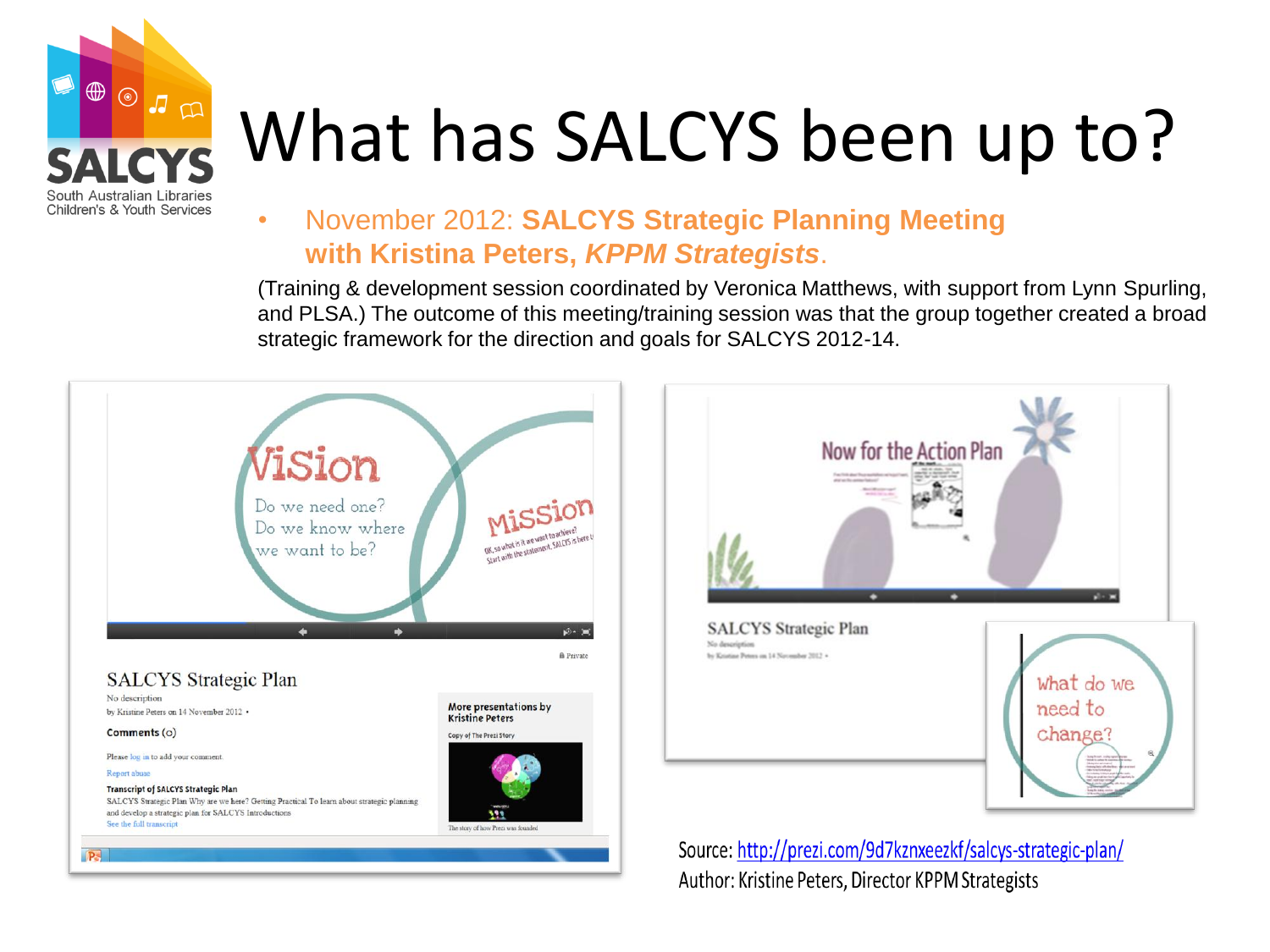

# Strategic Plan for SALCYS

### **Benefits for us as a network group:**

- Provides a clear shared vision and understanding of our direction, goals and objectives
- We can think more strategically about how we communicate, work together and share resources & ideas across the state
- We can measure how the group is tracking and achieving our goals
- We can more effectively find solutions to problems and issues as a network
	- With a strategic plan we have more power within the network to achieve outcomes, gain resources, and/or influence decision making in our specialist area within Public Libraries SA.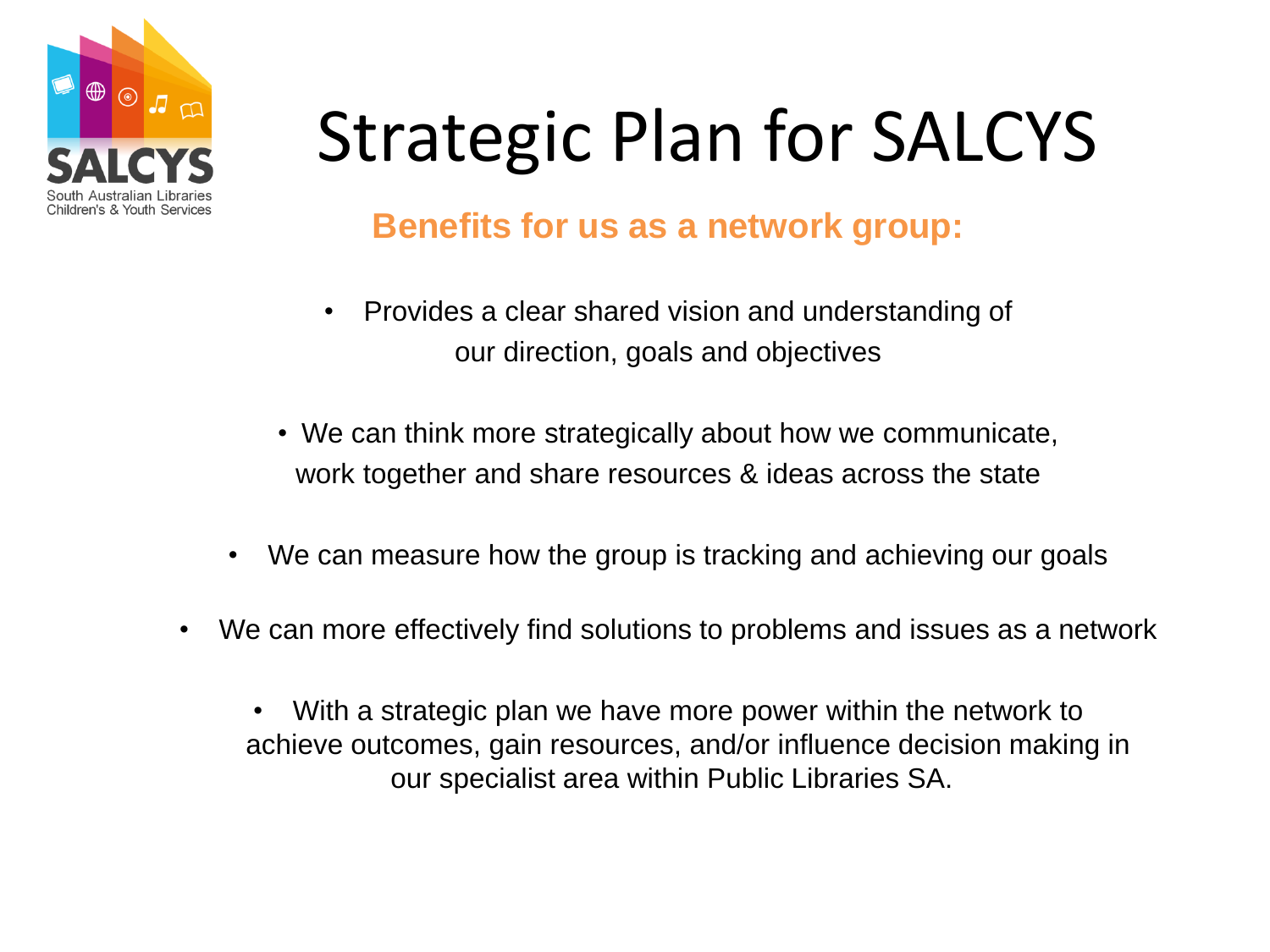

# Further shaping of the plan

**December 2012: SALCYS Sub-group Meeting**

**Sub group: Stephanie Sampson(TTG), Kathy Bloem (Playford), Deb Hall (Norwood), Michelle Glasson (Salisbury), Sascha Hutchinson (Unley), Natalie Shallow (Salisbury), Naomi Le Poidevin-Racic(Salisbury) & Veronica Matthews (PLS Rep).**

A smaller group of above SALCYS members met and worked further on the SALCYS Strategic Plan to work it into a clear format to present to the wider group at our March 2013 meeting.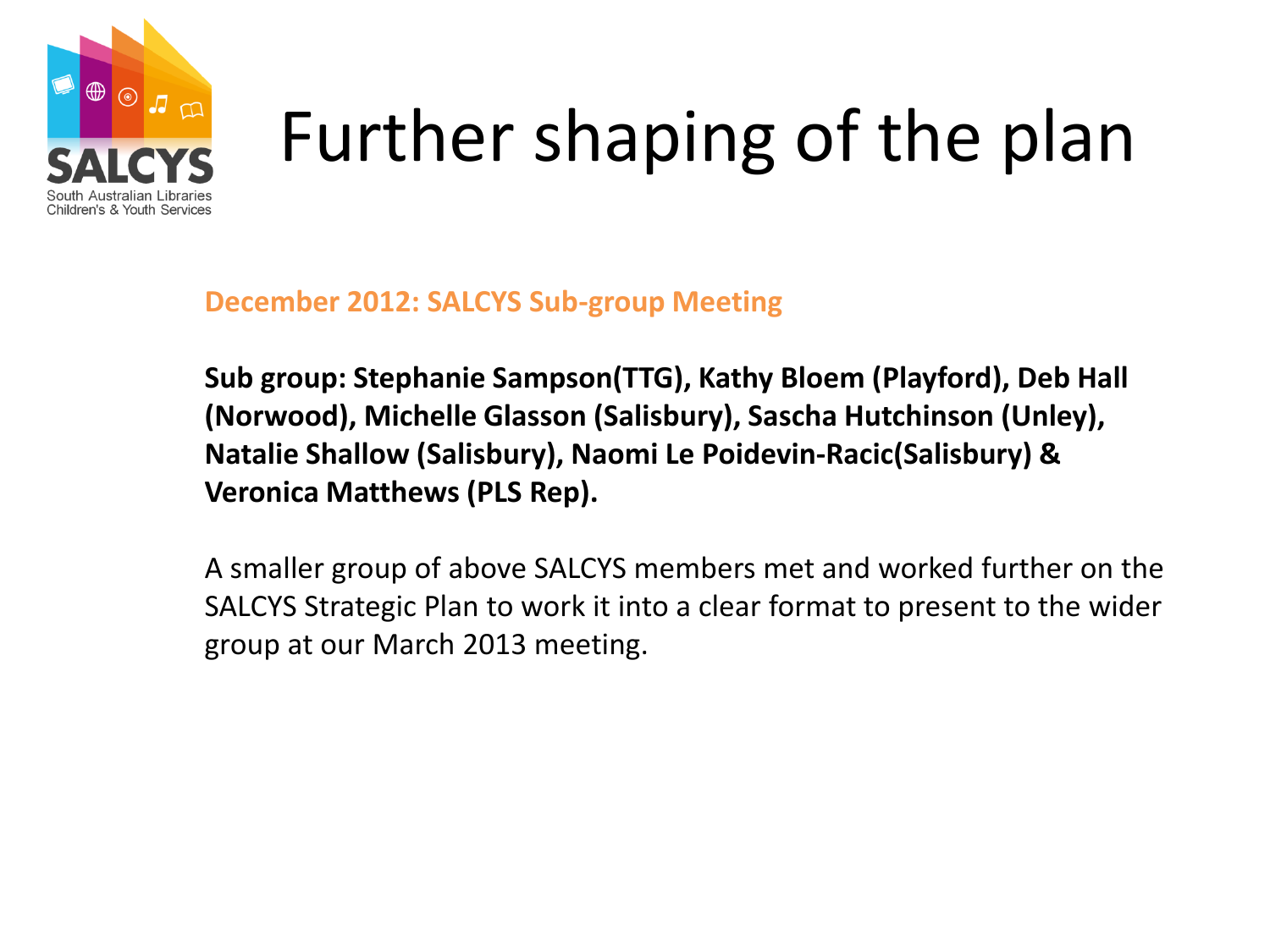### South Australian Libraries Child and Youth Services (SALCYS)

### STRATEGIC PLAN 2012 -2014

**Mission:** To share ideas and resources that improve service delivery and raise the profile of children's and youth services in the SA Public Library Network.

**Vision:** Sharing knowledge and gaining expertise to provide the best service and outcomes for children and youth in our libraries and communities.

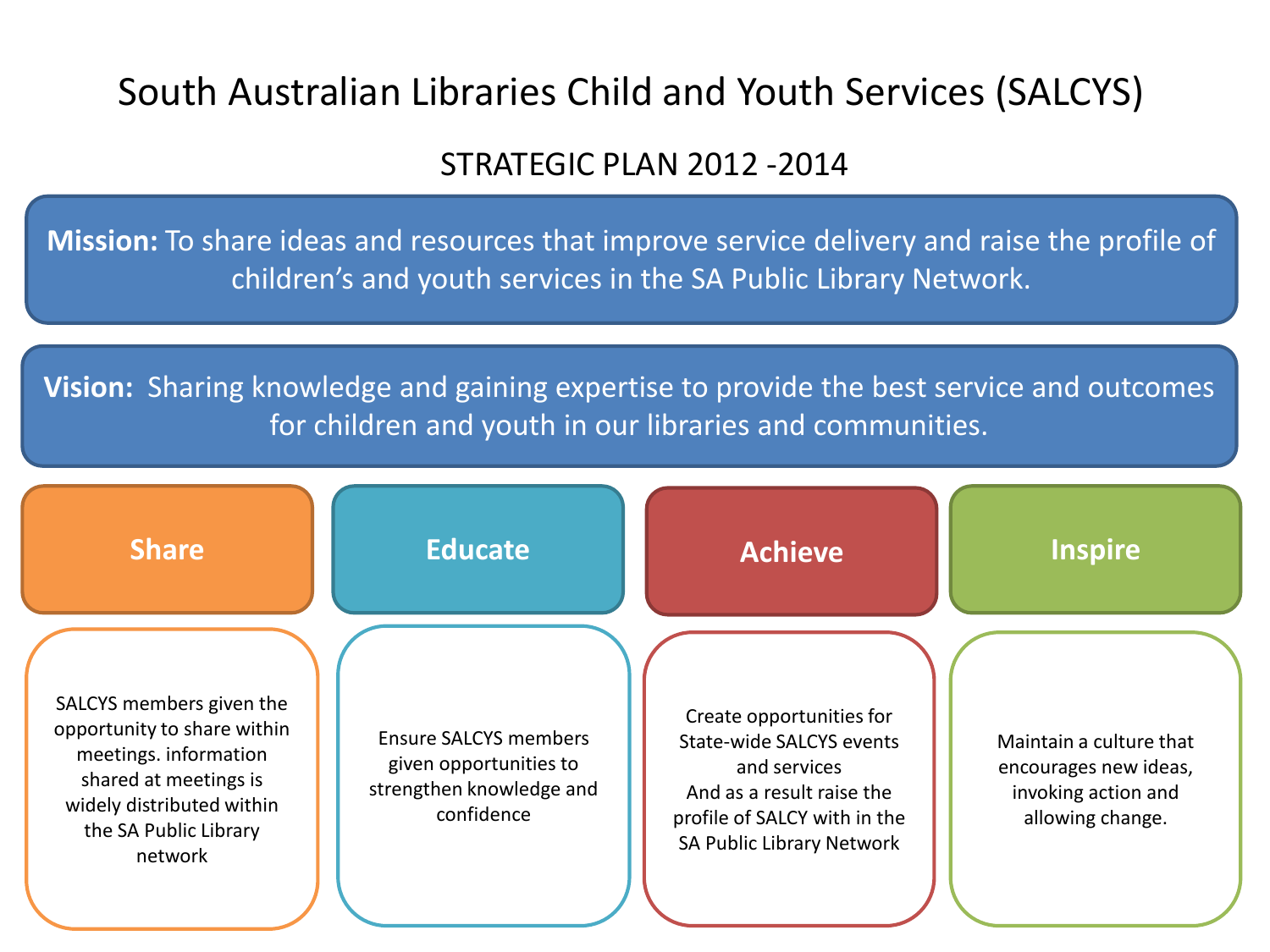

## As a group we developed actions for SALCYS for each of the following:

**Communication**

**Doing and learning together**

**Achieve**

**Implement new ideas/networking for better partnerships**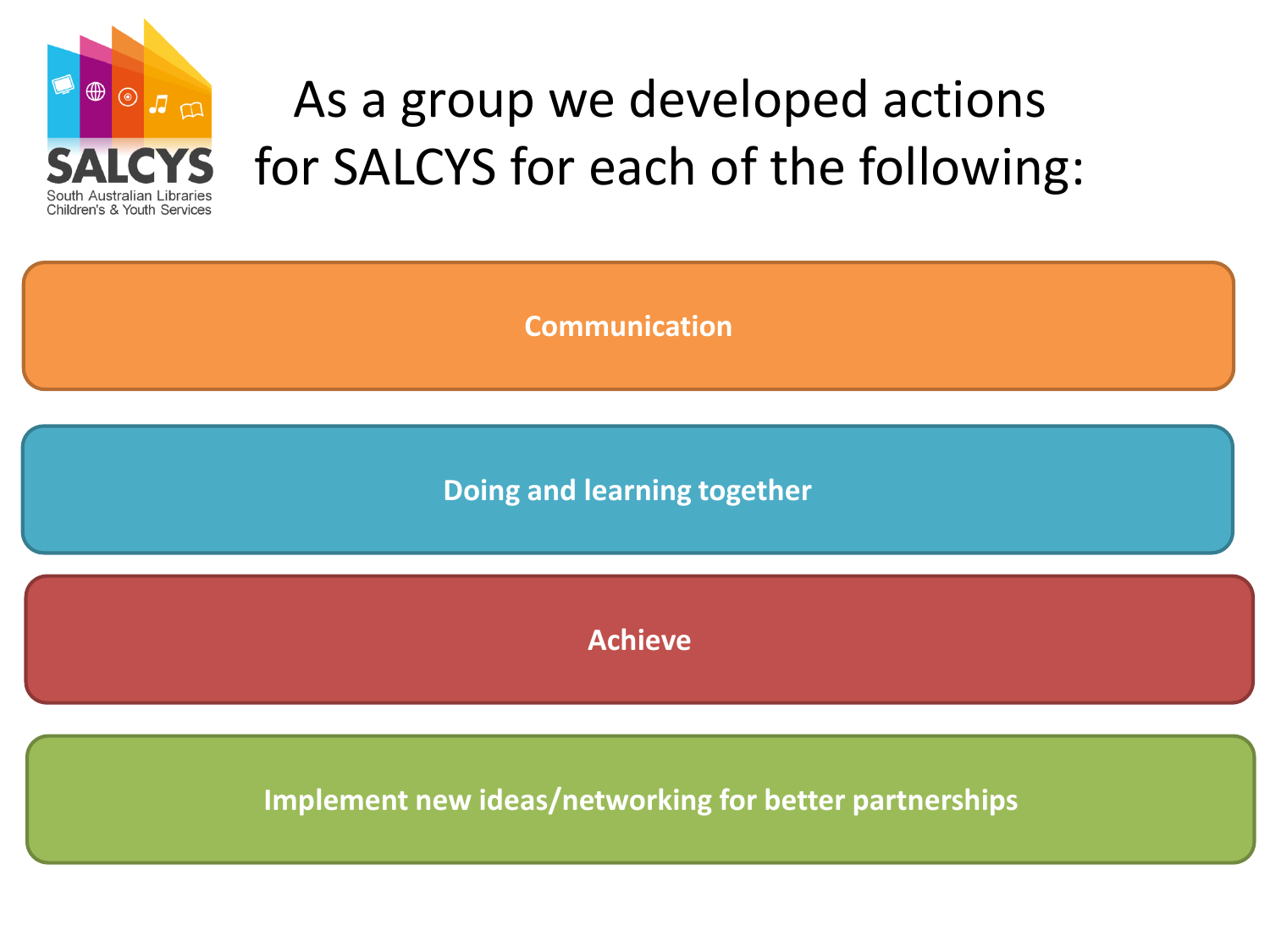

# What's happening now?

Since the group's endorsement of the strategic plan in March 2013, these are actions which have been delivered on:

### **Share**

#### **Communication**

*Better communication and ways to share information between meetings was an area highlighted by the group for improvement.* 

#### **ACTIONS:**

- **Improved online communication**: A closed SALCYS Facebook Page has been created. This has 46 current members and provides another avenue for regularly sharing ideas/resources between meetings.
- **Improved access to country SALCYS members:** Meetings have now been scheduled at places with video conferencing or Skype facilities (LGA, PLSA)
- **Hub groups:** Some progress has also been made in establishing hubs for libraries in close proximity to work better together. Southern Hub already working well, Kathy Bloem has set up a Western Hub.

#### **Group identity**

• SALCYS to have it's own logo to be clearly identified as a network group within PLSA. This has been actioned on and Jon Bentick has kindly delivered!

### **Educate**

#### **Share resources and knowledge**

- SALCYS is looking at better ways of sharing Early Literacy Kit resources across the state between libraries. At our May meeting Playford shared how they developed/utilise their LAPSIT resources.
- **November 2013: Sharing resources more strategically: Stig Wemyss visiting performer.** Libraries are jointly sharing the interstate travel costs for this.